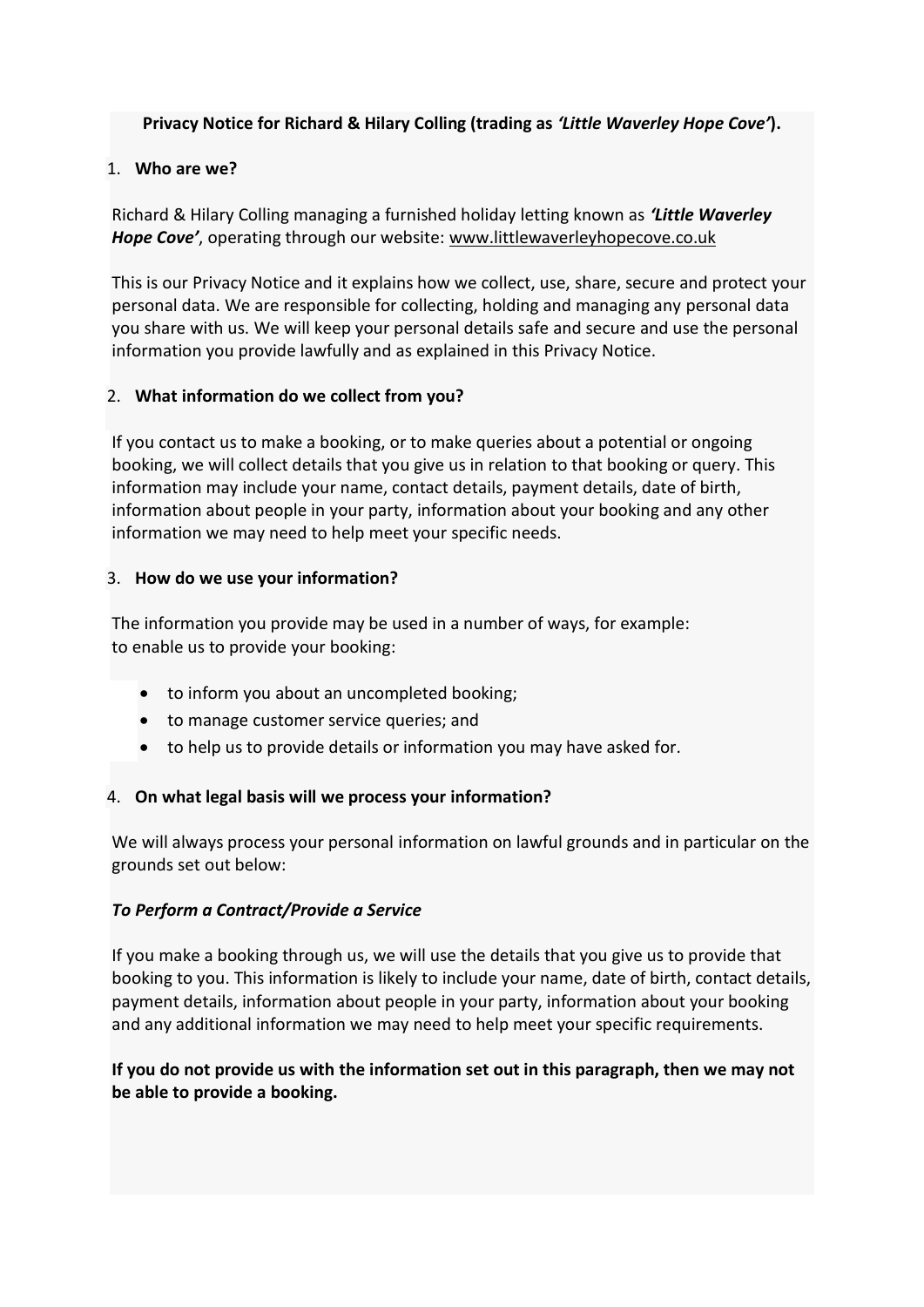### *Legitimate Interest*

We want to give you the best possible customer experience whilst ensuring that your privacy is respected.

We may use your name and contact details to tell you about our own services which we think may be of interest to you. You can ask us to stop doing so at any time.

We may share your email address with our technology providers (acting as data processors), for them to use on our behalf in connection with the management of bookings or provision of website hosting services.

## *Legal Obligation*

We may also use and disclose your personal data for compliance purposes, to the extent that we are required to do so by law or regulation by a law enforcement or taxation agency or for the purposes of preventing crime.

#### 5. **Who will you share my information with?**

We will use your data in order to provide you with bookings that we offer.

We may also use and disclose your personal data without your permission in connection with any legal proceedings or prospective legal proceedings, and in order to establish, exercise or defend our legal rights.

#### **6. How do you manage my information?**

We use UK-based booking management system provider and EU-based website hosting service.

We will only transfer your information to service providers who help manage our systems, or overseas, where we are satisfied that this is lawful and that adequate levels of protection are in place to protect the integrity and security of any information being processed and in compliance with applicable privacy laws.

#### 7. **Updating your details?**

If you would like to change any of your preferences relating to the way in which we may use your information for contacting you, then please send an email to:

[info@littlewaverleyhopecove.co.uk](mailto:info@littlewaverleyhopecove.co.uk) or contact us at *'Little Waverley'*, Grand View Road, Hope Cove, Kingsbridge, TQ7 3HF. Alternatively you can call us on: 01548 562106.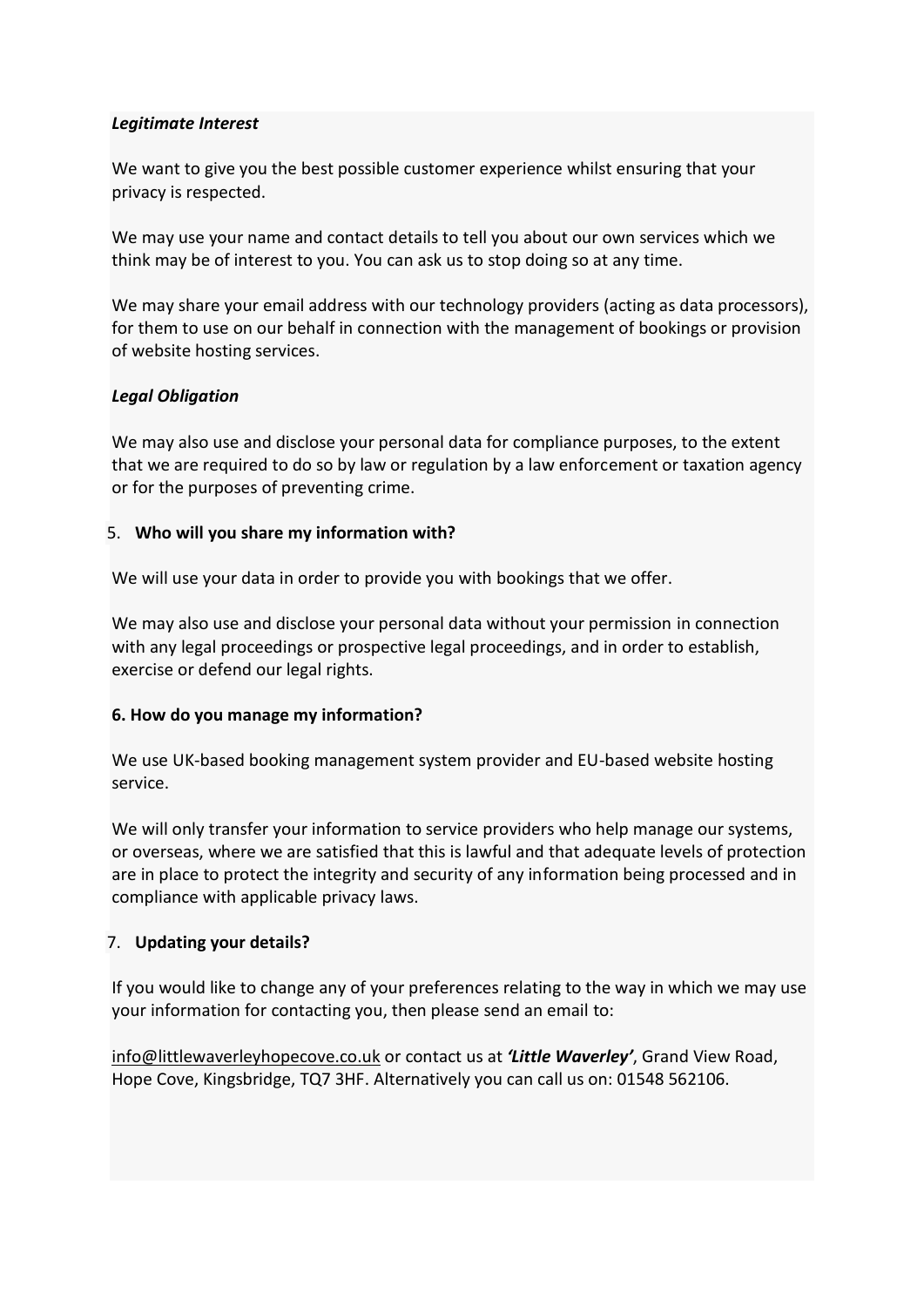## 8. **How long will we hold your information for?**

We have a system of retention periods in place to ensure that your information is only stored whilst it is required for the relevant purposes or to meet legal requirements. Where your information is no longer required, we will ensure it is disposed of or deleted in a secure manner.

If you have any questions in relation to our retention periods please contact us at *'Little Waverley'*, Grand View Road, Hope Cove Kingsbridge, TQ7 3HF. Alternatively you can call us on: 01548 562106.

#### 9. **Your rights**

You have the right to ask us at any time:

- to confirm whether we hold any of your personal data;
- to send you a copy of any personal data that we hold about you;
- to correct any inaccuracies in your personal data and to add relevant details where the personal data we hold is incomplete;
- to delete (to the extent possible) any of your personal data, where we are required by law to do so;
- to stop processing your personal data, where we are required by law to do so;
- to let you have a portable copy of the personal data we hold about you, where we are required by law to do so;
- to stop processing any of your personal data that we process on the basis of our legitimate interest; and
- to stop sending you marketing material. Please note, however, that we may continue to send you service related communications (i.e. non-marketing), such as emails relating to your booking or to your holiday accommodation.

Where we process your personal data on the basis that you have given us your consent to do so, then you may contact us at any time to withdraw your consent.

If you wish to exercise any of these rights, or wish to object to our use of your personal information, please write to us at the address given below:

Hilary & Richard Colling, *'Little Waverley'*, Grand View Road, Hope Cove Kingsbridge, TQ7 3HF.